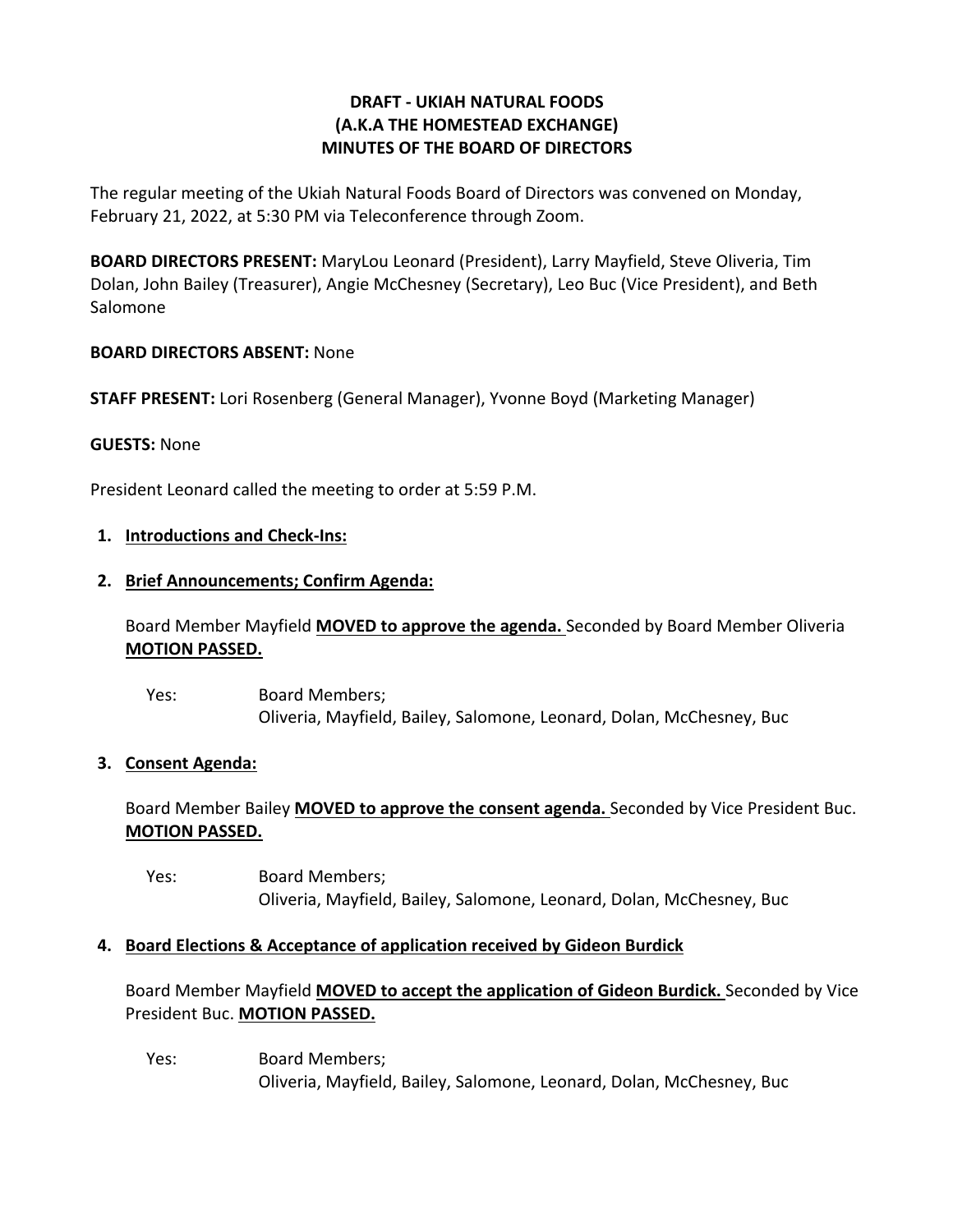# **5. Board Responsibilities with Strategic Plan Tactics**

Vice President Buc shared his screen and reviewed the Strategic Plan as it pertains to the board. The follow goals were discussed among the board.

## **Priority 4: Leadership**

## **Goal 1: Plan for leadership Transition - GMEC**

Tactic 1.3: Explore financial incentives in support of succession planning and leadership transitions.

## **Goal 2: Continue to strengthen and develop the Board – Board/BDC**

Tactic 2.1: Explore diversity, equity, and inclusion in the development, composition, and recruitment of the board.

Tactic 2.2: Review current board recruitment and onboarding strategies to ensure appropriate representation of the Coop membership and community. (Demographic data, skills, and expertise)

Tactic 2.3: Evaluate and strengthen board development and training programs including community outreach, fiduciary duties, polices, procedures, and financial literacy.

**Goal 4: Assess the current culture and identify the desired future culture – Possible Retreat** Tactic 4.1: Identify our current and desired approach to the utilization of technology, exploration of risk that can stretch us to creative solution, and cross-department interaction and collaboration.

## **Priority 1: Economic Viability**

- **Goal 3: Evaluate our finance model – Finance**
- **Priority 2: Sustainability**

# **Goal 3: Explore funding sources available to support sustainability**

### **Priority 3: Staff Empowerment**

**Goal 4: Create and implement living wage policies and processes – Board & Staff**

# **6. GM Report & approval of draft items for Strategic Plan Tactics:**

GM Rosenberg stated that staff spent a lot of time going through that plan and what could be achieved. This was also presented to the Management Team meeting and received some feedback. GM Rosenberg reviewed the tactics to the board. There where various discussion on tactics being reviewed. Board Member Bailey will email GM Rosenberg his thoughts and comments.

The board is going with what has been discussed and GM Rosenberg will come back next meeting with changes and add suggestions for the meeting tonight for board approval.

GM Rosenberg stated that her reporting my change when it comes to the GM report, as that's a lot of information and that it might be best to just report on the actionable items.